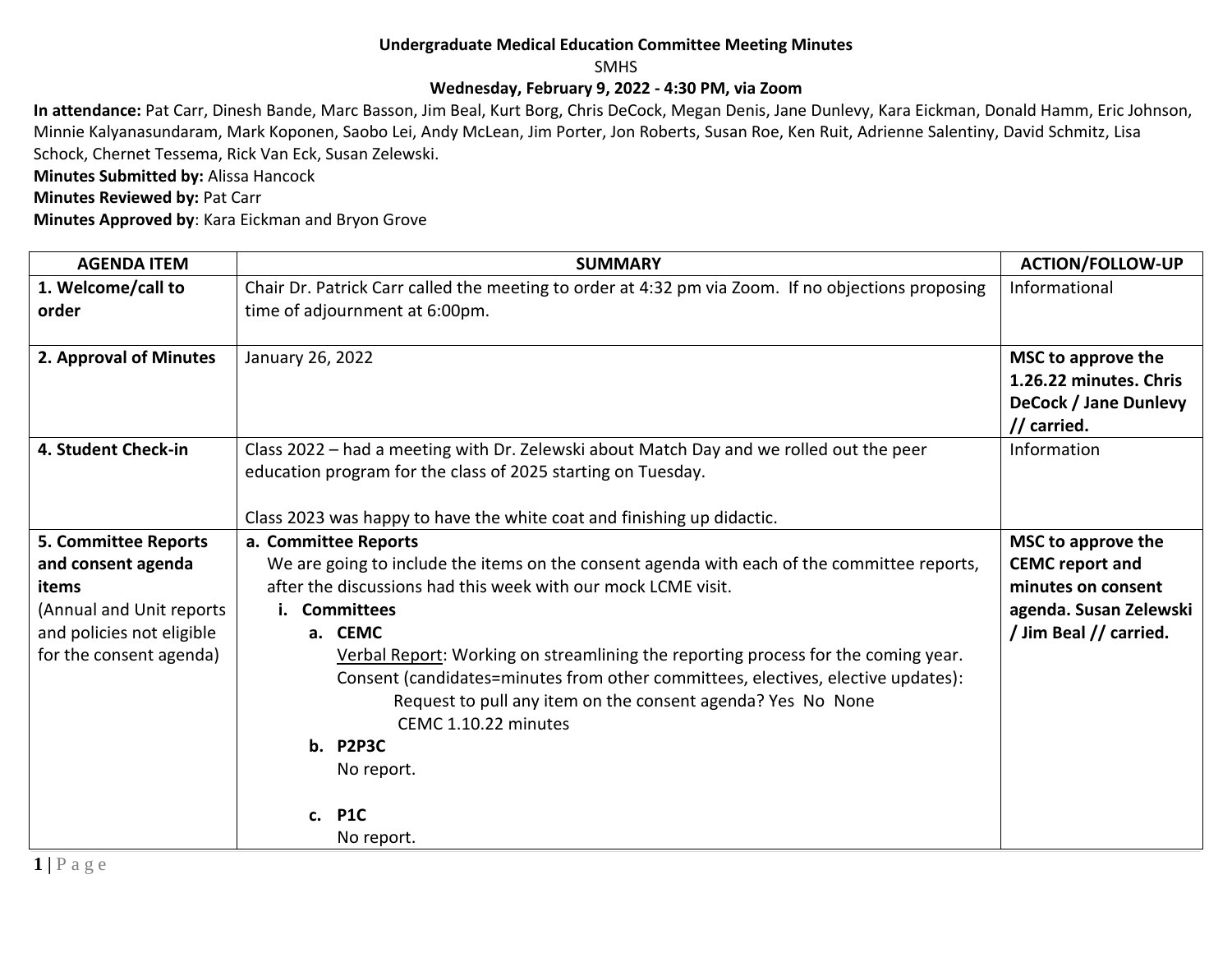|                          | d. MPPRC<br>No report. Our next meeting is next week and will continue with our policy review and<br>hope to have a report next meeting.<br>e. DQIP - Office of Medical Accreditation: EASRC/SASRC/FASRC<br>All our documents have been submitted for the LCME visit on January 31, 2022. In<br>preparation for our virtual visit on April 25-27, 2022, we had a mock visit this week to<br>practice for the upcoming visit. From the mock visit we have learned a lot and they<br>were complementary of our curriculum but also had some concerns that we can<br>continue to work on.<br>One concern is the number of administrative faculty that are on UMEC as non-voting<br>and if that would influence the discussions and decisions made. Also, about the<br>amount of curriculum overview that is done by P1C and P2P3C and that most of those<br>reports are approved by UMEC on the consent agenda.<br>The Governance Document was another area that they had some confusion regarding<br>policies overview that happens and the decision-making process and overview of the<br>curriculum. We might need to clarify that UMEC set the criteria for students to be<br>promoted to the next phase of the curriculum, however, MSAPC does the actual<br>promotions.<br>f. UMEC<br>Eric Johnson has volunteered to be the UMEC representative on the CoRE Committee.<br>g. Ad hoc Committees | MSC to accept the<br><b>DQUIP report. Jane</b><br><b>Dunlevy / Chris DeCock</b><br>// carried. |
|--------------------------|----------------------------------------------------------------------------------------------------------------------------------------------------------------------------------------------------------------------------------------------------------------------------------------------------------------------------------------------------------------------------------------------------------------------------------------------------------------------------------------------------------------------------------------------------------------------------------------------------------------------------------------------------------------------------------------------------------------------------------------------------------------------------------------------------------------------------------------------------------------------------------------------------------------------------------------------------------------------------------------------------------------------------------------------------------------------------------------------------------------------------------------------------------------------------------------------------------------------------------------------------------------------------------------------------------------------------------------------------------------------------------------------------|------------------------------------------------------------------------------------------------|
| <b>6. Special Orders</b> | a. Curriculum Whitepaper Training<br>Since, the initial approval of the Curriculum Whitepaper there have been multiple change, all<br>which UMEC has seen and approved but it has been awhile since the entire document has<br>been reviewed closely.<br>We are planning on having training sessions with all committees in the near future and each<br>training will be specific for that committee. Not all committee's need to know the same                                                                                                                                                                                                                                                                                                                                                                                                                                                                                                                                                                                                                                                                                                                                                                                                                                                                                                                                                    | <b>RVE: Information</b>                                                                        |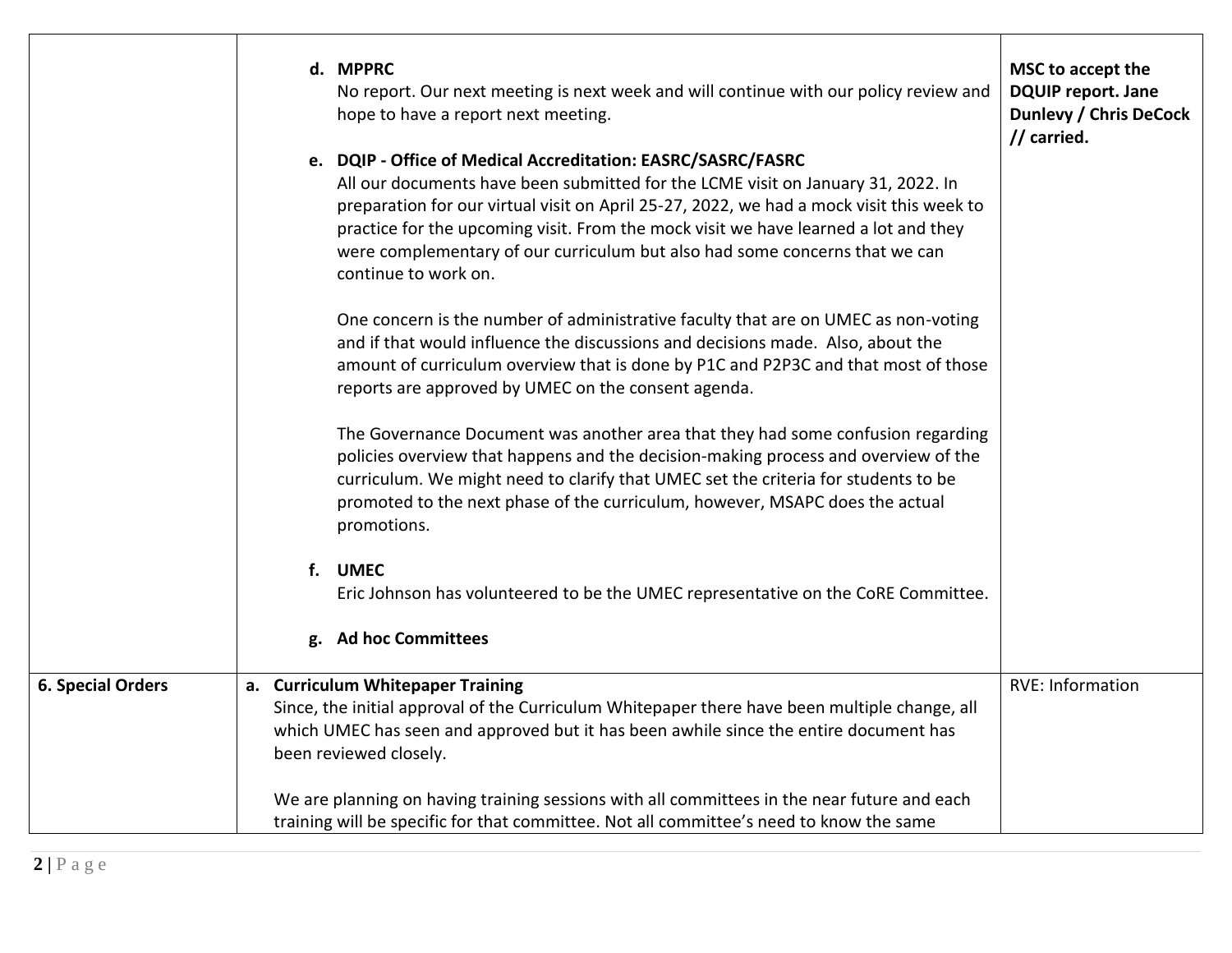| information regarding the curriculum as others.                                                                                                                                                                                                                                                                                                                                                                                                                                                                                                                                                                                                                                                                                                                                                                                                                                                                                                                                                                                                                                                                                                                                                                                                                                                                                                                                                                                                                                                                                                                                  |                                                                                     |
|----------------------------------------------------------------------------------------------------------------------------------------------------------------------------------------------------------------------------------------------------------------------------------------------------------------------------------------------------------------------------------------------------------------------------------------------------------------------------------------------------------------------------------------------------------------------------------------------------------------------------------------------------------------------------------------------------------------------------------------------------------------------------------------------------------------------------------------------------------------------------------------------------------------------------------------------------------------------------------------------------------------------------------------------------------------------------------------------------------------------------------------------------------------------------------------------------------------------------------------------------------------------------------------------------------------------------------------------------------------------------------------------------------------------------------------------------------------------------------------------------------------------------------------------------------------------------------|-------------------------------------------------------------------------------------|
| b. Anonymous feedback link data<br>The feedback we have received since our last meeting:<br>Question about how to get shadowing experience and Drs. Porter and Zelewski have<br>addressed this with the student.<br>Lectures going over.<br>$\bullet$<br>US 8 Mid-unit Pathology exam<br>Anatomy Lab - a students thought that another student was dissecting incorrectly. The<br>plan is for Dr. Pat Carr or Mandy Meier have a conversation with the student in question<br>about what was done incorrectly. There was nothing unprofessional or non-respectful that<br>occurred.                                                                                                                                                                                                                                                                                                                                                                                                                                                                                                                                                                                                                                                                                                                                                                                                                                                                                                                                                                                              | Information                                                                         |
| c. MSAPC Annual Update<br>The update is for the year 2021 instead of by the academic year. The committee responsible<br>for discipline as well as promotions and graduation. Last year we promoted 72 students from<br>phase 2 to phase 3 and all the students graduated.<br>The national rule of completing 4 years of school in 6 years and our breakdown of that was<br>adjusted this last year with the new curriculum. So, the phase 1 must be completed in 2.5<br>years and phase 2 & 3 in 3.5 years. The exception to this rule is those going for duel degrees or<br>have rare medical conditions, which are almost always approved.<br>Leave of Absences (LOA) were taken for varies reasons from more time to study for STEP 1,<br>retaking the gateway exam, personal leave of 30-days, etc. There were some suspensions<br>resulting in 1 dismissal and 1 withdraw usually from more than one unit failure. There were 45<br>probations resulting in five withdrew and one restarted and the rest were resolved and<br>continued in the curriculum.<br>Discussed how we could possibly track unprofessional issues and how to keep confidentiality.<br>The committee as noticed that students that struggle to pass the gateway exam, tend to run<br>into the 4-years of school in 6-years rule. We have seen students attempt the gateway exam 9<br>times and is an area of struggle for us. The committee is doing a policy review this month, so<br>we will see if any recommendations come regarding guidance on the gateway exam number of<br>attempts allowed. | MSC to accept the<br>annual MSAPC update.<br>Kara Eickman / Jim Beal<br>// carried. |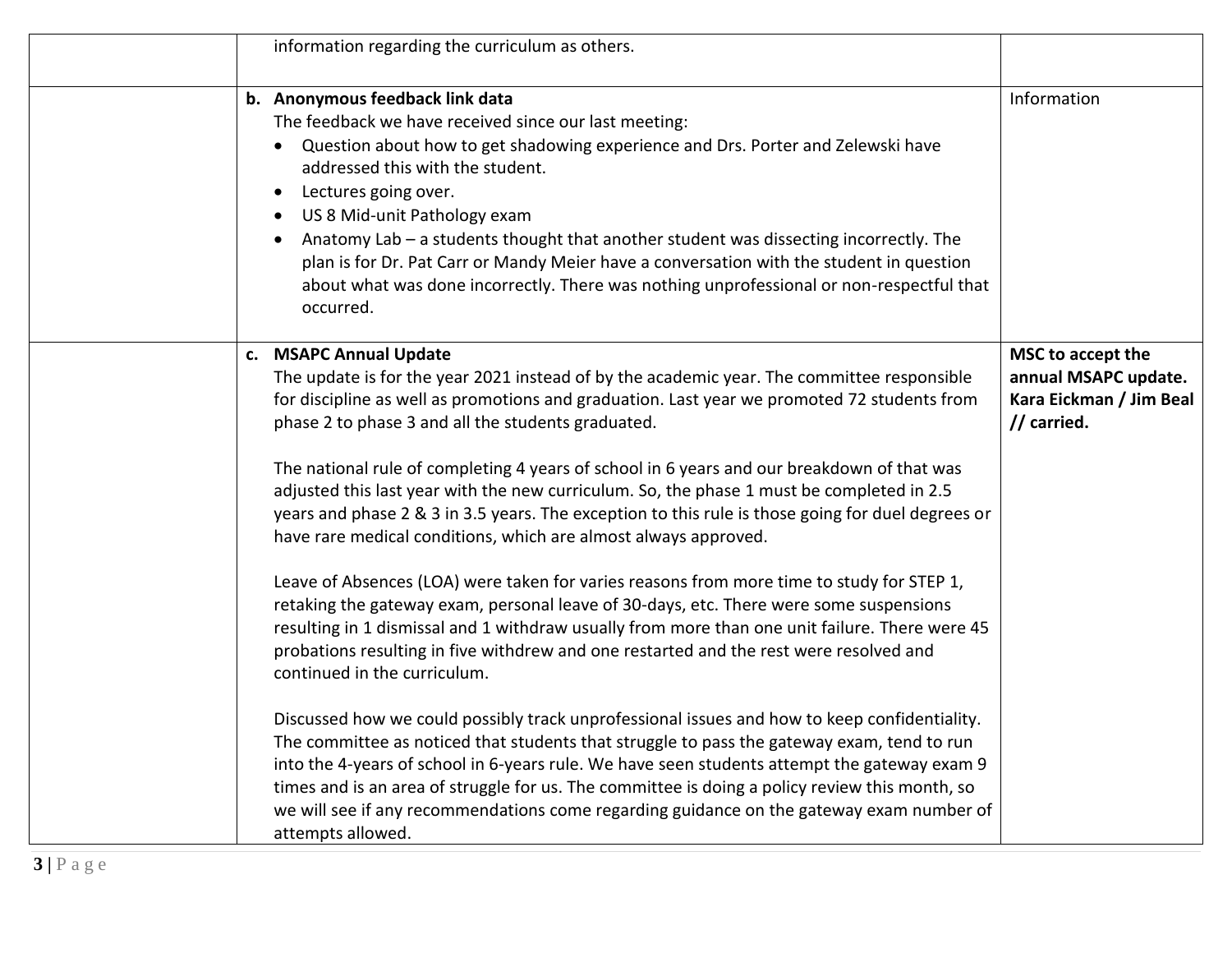| d. MSAC Annual Update<br>Clarifying that the Admission Committee is not reporting to us but providing us a annual<br>update.<br>The 2021 cycle is for the class of 2025 and we just finished the 2022 cycle for the class of 2026,<br>but we do not have those numbers gathered yet. We reviewed the applications, number of<br>rejections throughout the process and the number interviewed and accepted. Also, the<br>breakdown of the acceptance by program and gender. The process has gone really well. | MSC to accept the<br>annual update from<br><b>MSAC. Kara Eickman /</b><br>Jim Beal // carried.<br><b>ACTION ITEM: Dr. Jim</b><br>Porter will provide a                             |
|--------------------------------------------------------------------------------------------------------------------------------------------------------------------------------------------------------------------------------------------------------------------------------------------------------------------------------------------------------------------------------------------------------------------------------------------------------------------------------------------------------------|------------------------------------------------------------------------------------------------------------------------------------------------------------------------------------|
| Question about the diversity goals we have for percentage of the class. Only 5 of the 7 spots<br>for the INMED program were filled from the 12 Native American applicants. The competition<br>to increase diversity among medical schools has increased. We are working to increase our<br>scholarships available for the future to be more attractive to applicants. All 12 of the<br>applicants will be going to medical school somewhere.                                                                 | supplemental<br>document with the<br>diversity breakdown<br>and definition.                                                                                                        |
| Rural is our other category for our diversity within classes and for North Dakota that is all zip<br>codes outside of Fargo, Grand Forks, Minot, Bismarck, and Grand Forks. For other states we<br>use the 'Am I Rural' link by entering in their zip code. The committee would like to see a<br>supplemental document with our diversity breakdown and include the definition we use for<br>rural/diversity for the next meeting.                                                                           |                                                                                                                                                                                    |
| e. CBSE Scoring Changing<br>NBME announced they are changing the score of the CBSE exams to now be a percentage<br>instead of a numerical number. They have provided a conversion table, so see what the<br>percentage would be in a numerical score. Suggested that we use the table for those students<br>that are retaking the CBSE gateway exam for the class of 2024.                                                                                                                                   | MSC to use the<br>conversion table to<br>determine their<br>numerical score for the<br>CBSE gateway exam for<br>the class of 2024. Susan<br>Zelewski / Jane<br>Dunlevy // carried. |
| f. Medical Student Mistreatment Annual Report<br>This will also be an annual report from all campus deans, Drs. Jim Porter, Kurt Borg and Pat<br>Carr.                                                                                                                                                                                                                                                                                                                                                       | Information                                                                                                                                                                        |